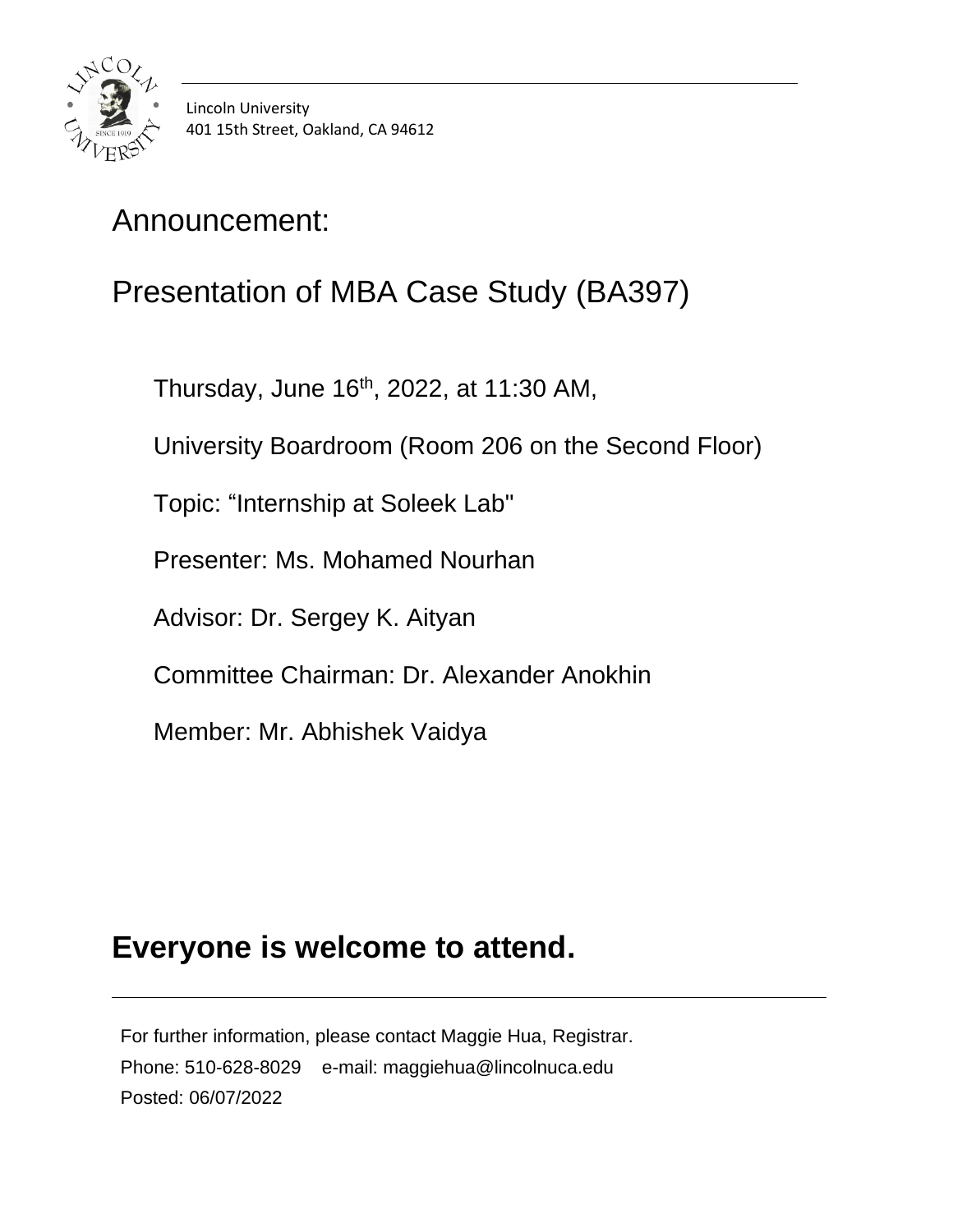

# Presentation of MBA Internship Report (BA398)

Thursday, June 16 th, 2022, at 10:45 AM,

University Boardroom (Room 206 on the Second Floor)

Topic: "Analysis of HR Operations at Golden Safari"

Presenter: Ms. Dorcas Falade

Advisor: Dr. Arthur Ashurov

Committee Chairman: Dr. Alexander Anokhin

Member: Mr. Abhishek Vaidya

#### **Everyone is welcome to attend.**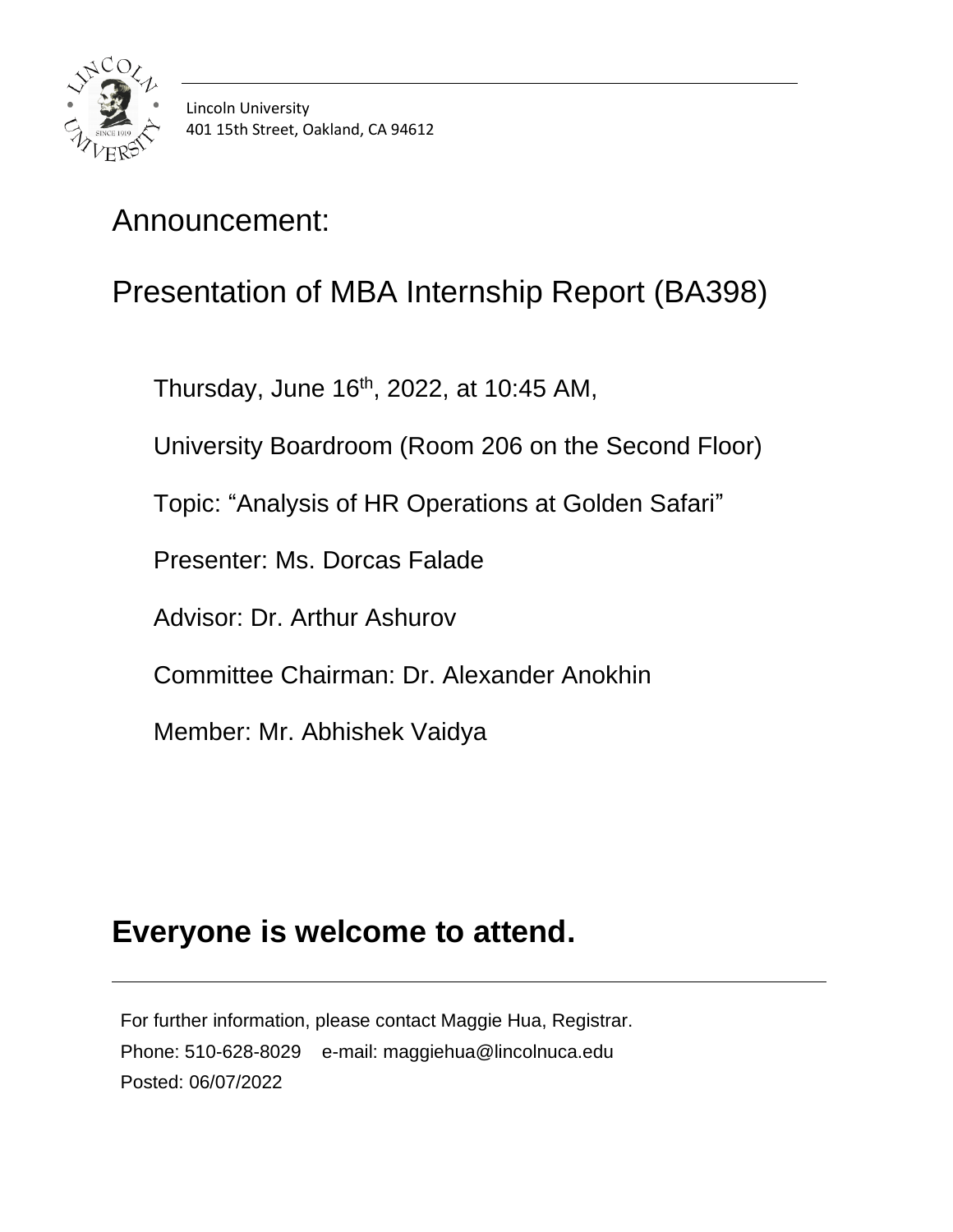

# Presentation of MBA Internship Report (BA398)

Thursday, June 16<sup>th</sup>, 2022, at 10:00 AM,

University Boardroom (Room 206 on the Second Floor)

Topic: "Business Analyst at Spino Inc"

Presenter: Ms. Swechchha Bhandari

Advisor: Dr. Sergey K. Aityan

Committee Chairman: Dr. Alexander Anokhin

Member: Mr. Abhishek Vaidya

#### **Everyone is welcome to attend.**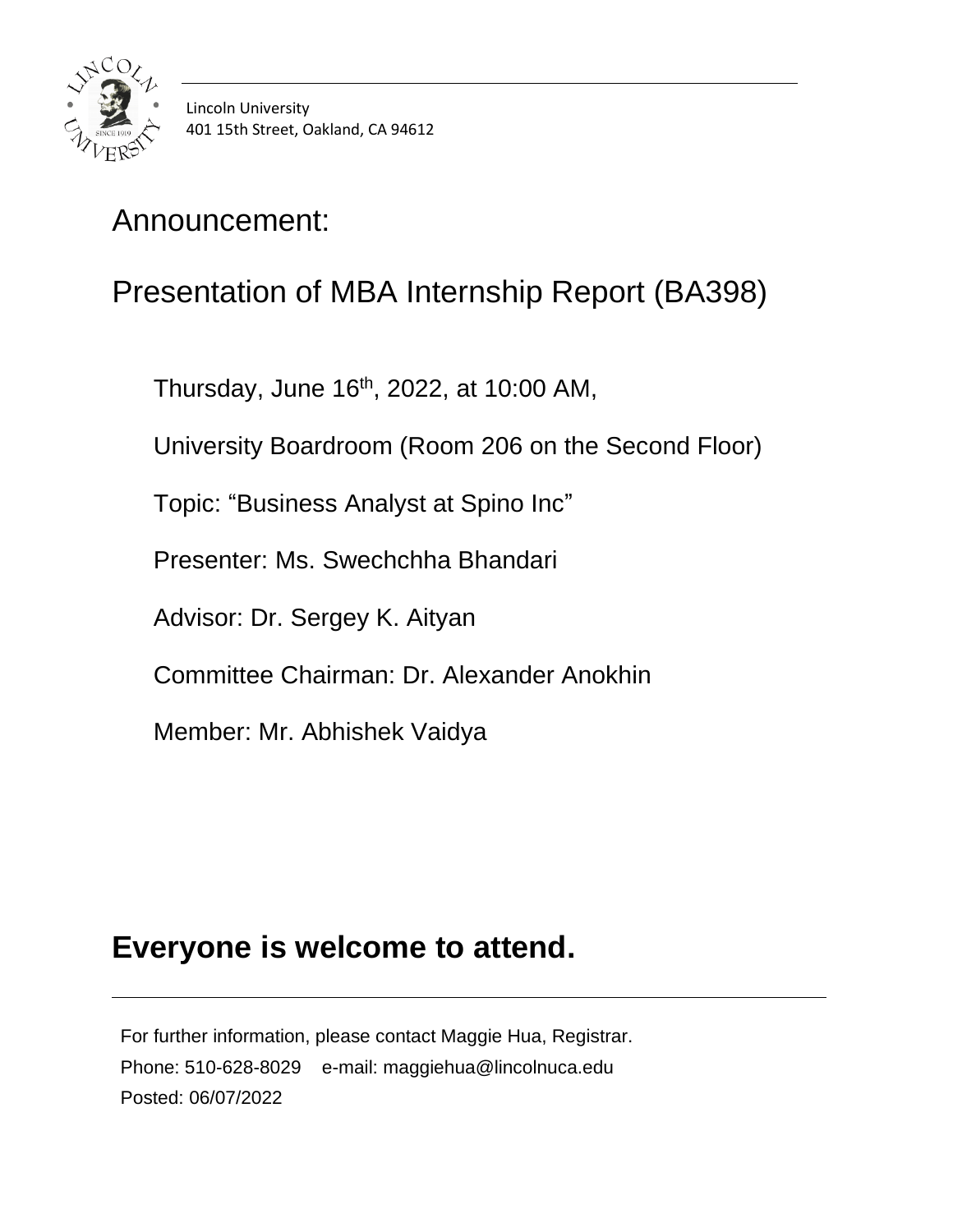

# Presentation of MBA Internship Report (BA398)

Wednesday, June 15<sup>th</sup>, 2022, at 11:30 AM,

University Boardroom (Room 206 on the Second Floor)

Topic: Sawasdee Thai Cuisine Santa Cruz"

Presenter: Ms. Jiraporn Sooksamoe

Advisor: Dr. Arthur Ashurov

Committee Chairman: Dr. Themistoclis Pantos

Member: Mr. Uday Ghosh

### **Everyone is welcome to attend.**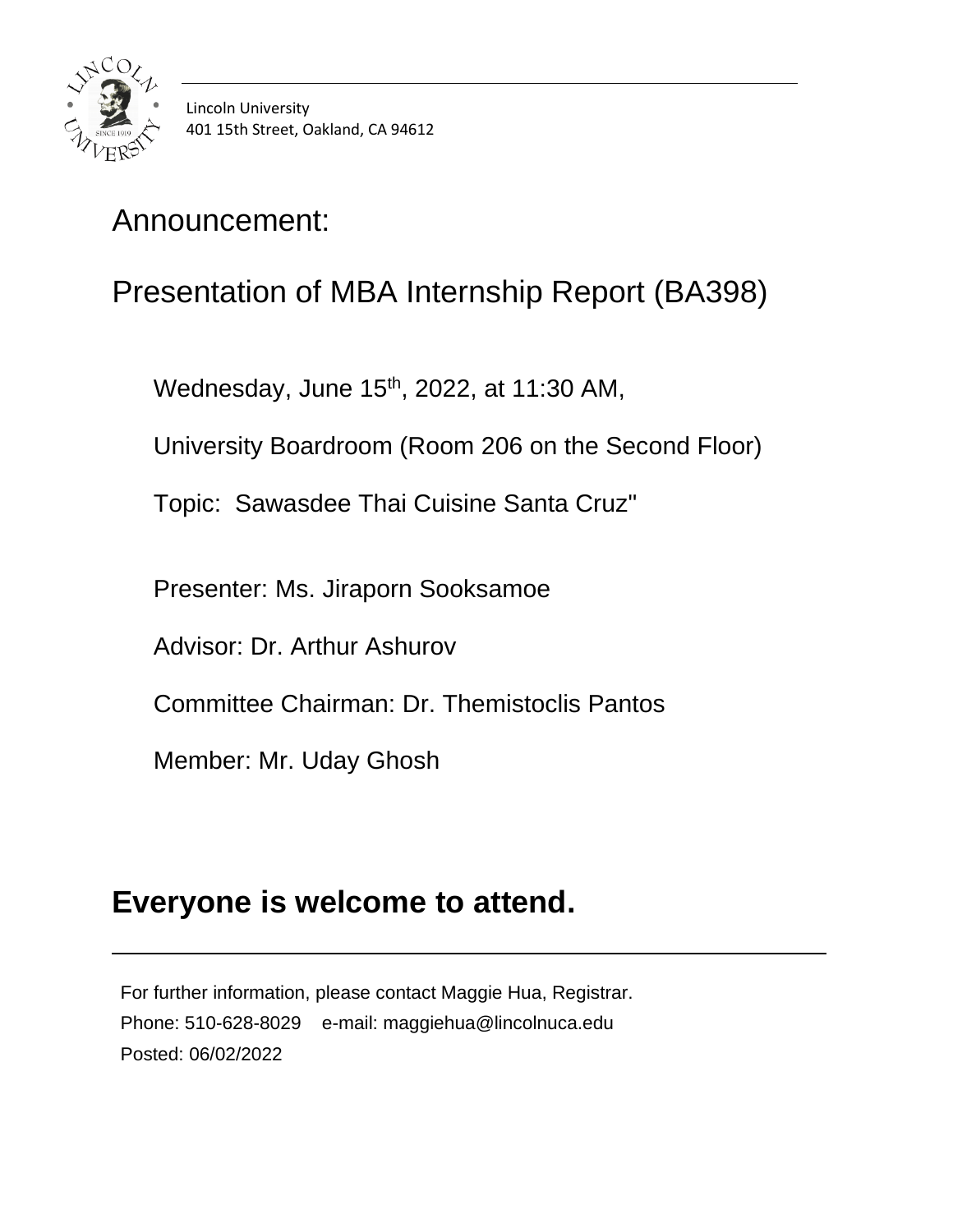

# Presentation of MBA Internship Report (BA398)

Wednesday, June 15<sup>th</sup>, 2022, at 10:45 AM,

University Boardroom (Room 206 on the Second Floor)

 Topic: "Analysis of Operations at Farmhouse Kitchen Thai Cuisine, San Francisco"

Presenter: Mr. Apidach Phanpairot

Advisor: Dr. Arthur Ashurov

Committee Chairman: Dr. Themistoclis Pantos

Member: Mr. Uday Ghosh

#### **Everyone is welcome to attend.**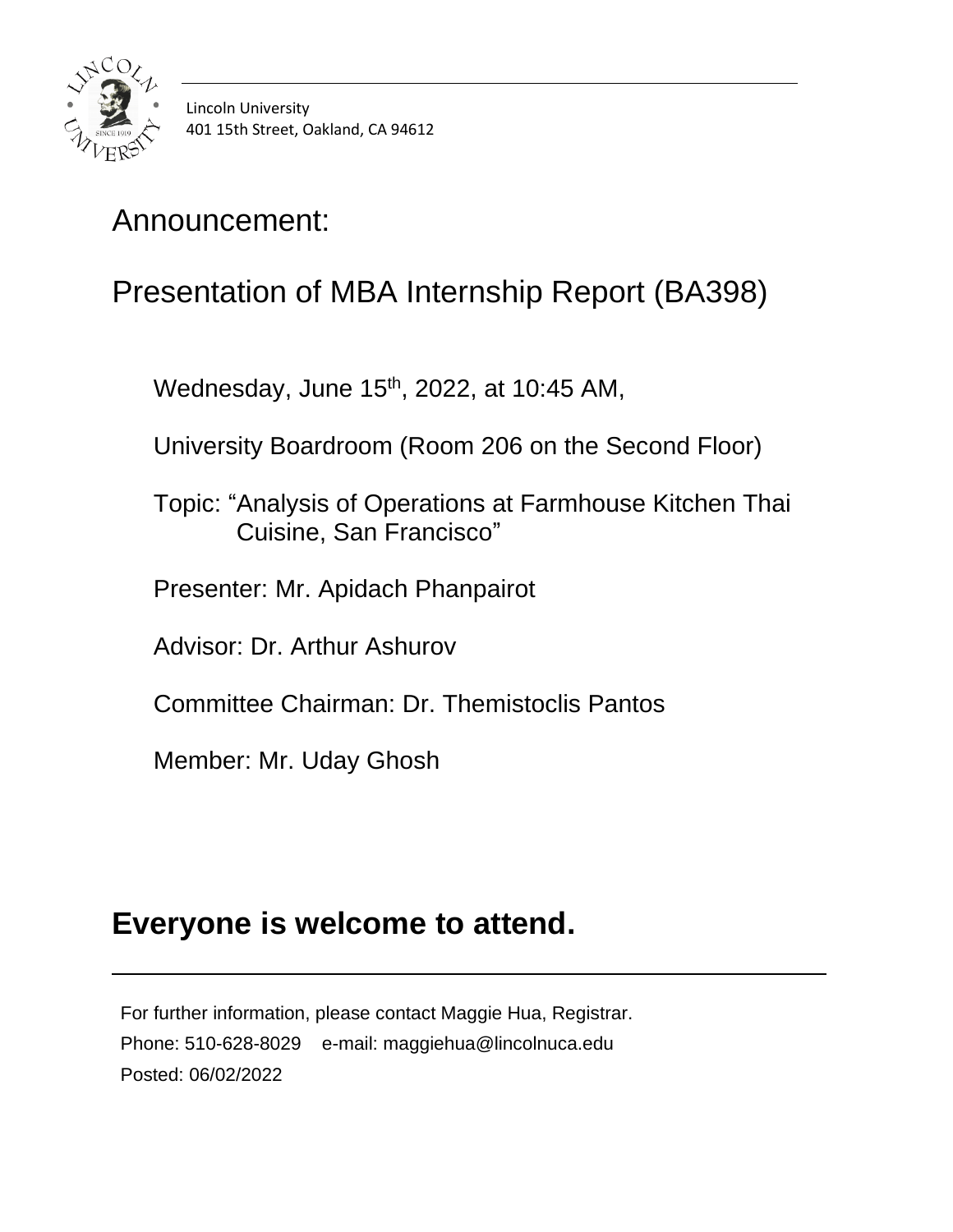

# Presentation of MBA Internship Report (BA398)

Wednesday, June 15<sup>th</sup>, 2022, at 10:00 AM,

University Boardroom (Room 206 on the Second Floor)

Topic: "Internship at Lixxor Auto Sales, Belmont CA"

Presenter: Ms. Athar Bdiri

Advisor: Dr. Arthur Ashurov

Committee Chairman: Dr. Themistoclis Pantos

Member: Mr. Uday Ghosh

#### **Everyone is welcome to attend.**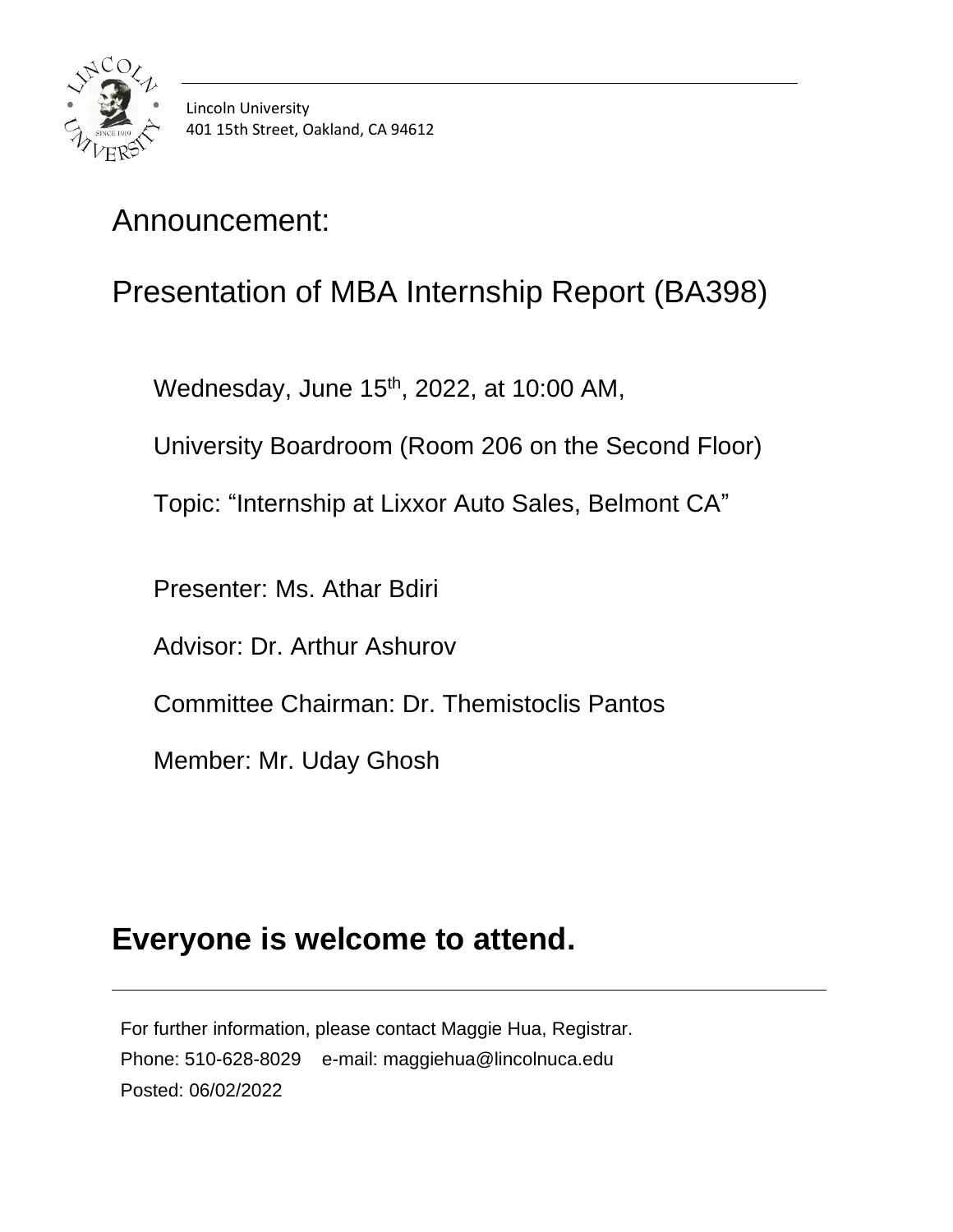

# Presentation of MBA Case Study (BA397)

Tuesday, June 14<sup>th</sup>, 2022, at 11:30 AM,

University Boardroom (Room 206 on the Second Floor)

Topic: "Marketing Strategy of Technika.kg"

Presenter: Mr. Bekzat Shamurzaev

Advisor: Dr. Sergey K. Aityan

Committee Chairman: Dr. Alexander Anokhin

Member: Dr. Mohamed Tailab

### **Everyone is welcome to attend.**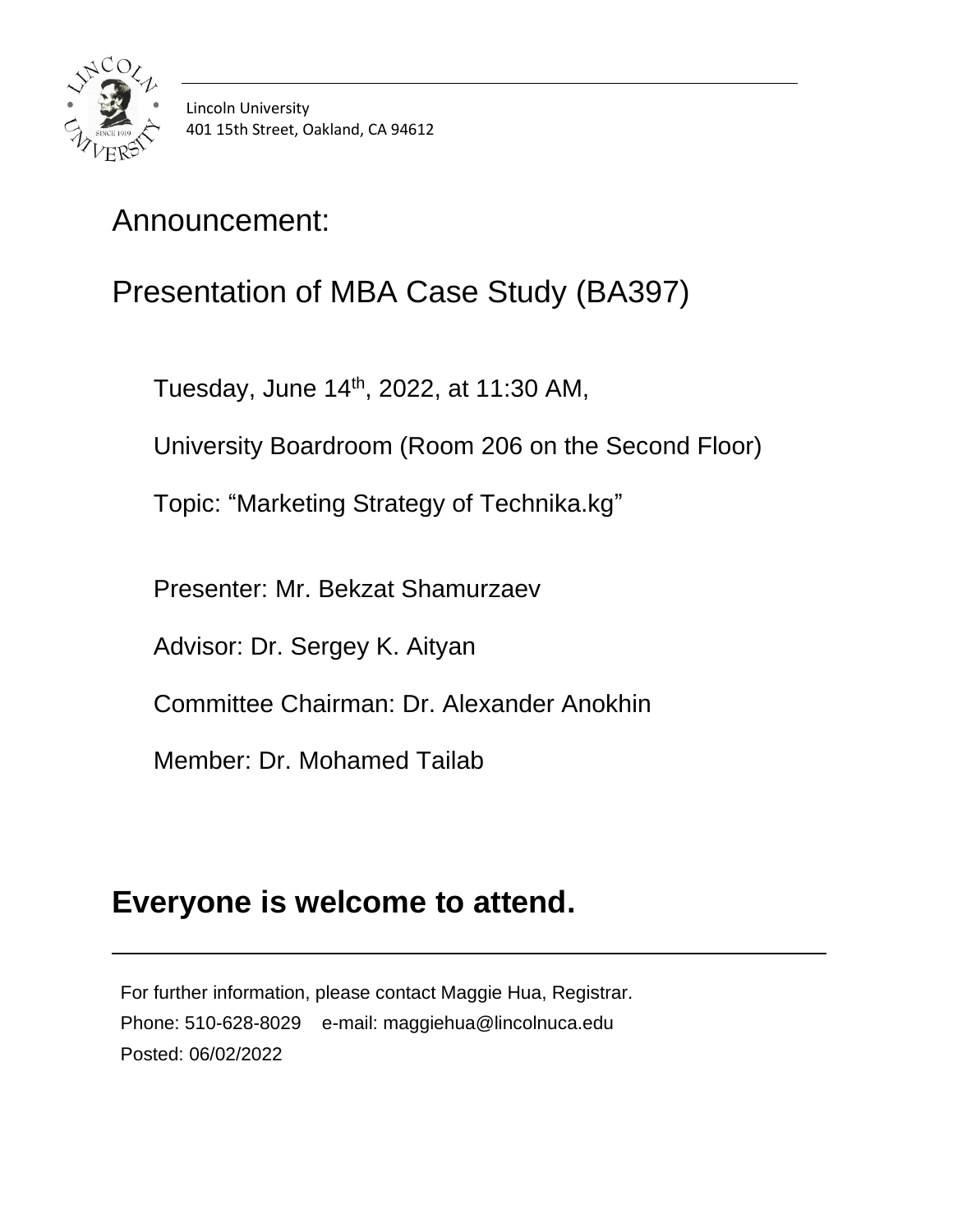

# Presentation of MBA Internship Report (BA398)

Tuesday, June 14 th, 2022, at 10:45 AM,

University Boardroom (Room 206 on the Second Floor)

Topic: "Internship at Bluefin Sushi & Thai"

Presenter: Mr. Taweechart Wiriyasakulsuk

Advisor: Dr. Arthur Ashurov

Committee Chairman: Dr. Alexander Anokhin

Member: Dr. Sergey K. Aityan

#### **Everyone is welcome to attend.**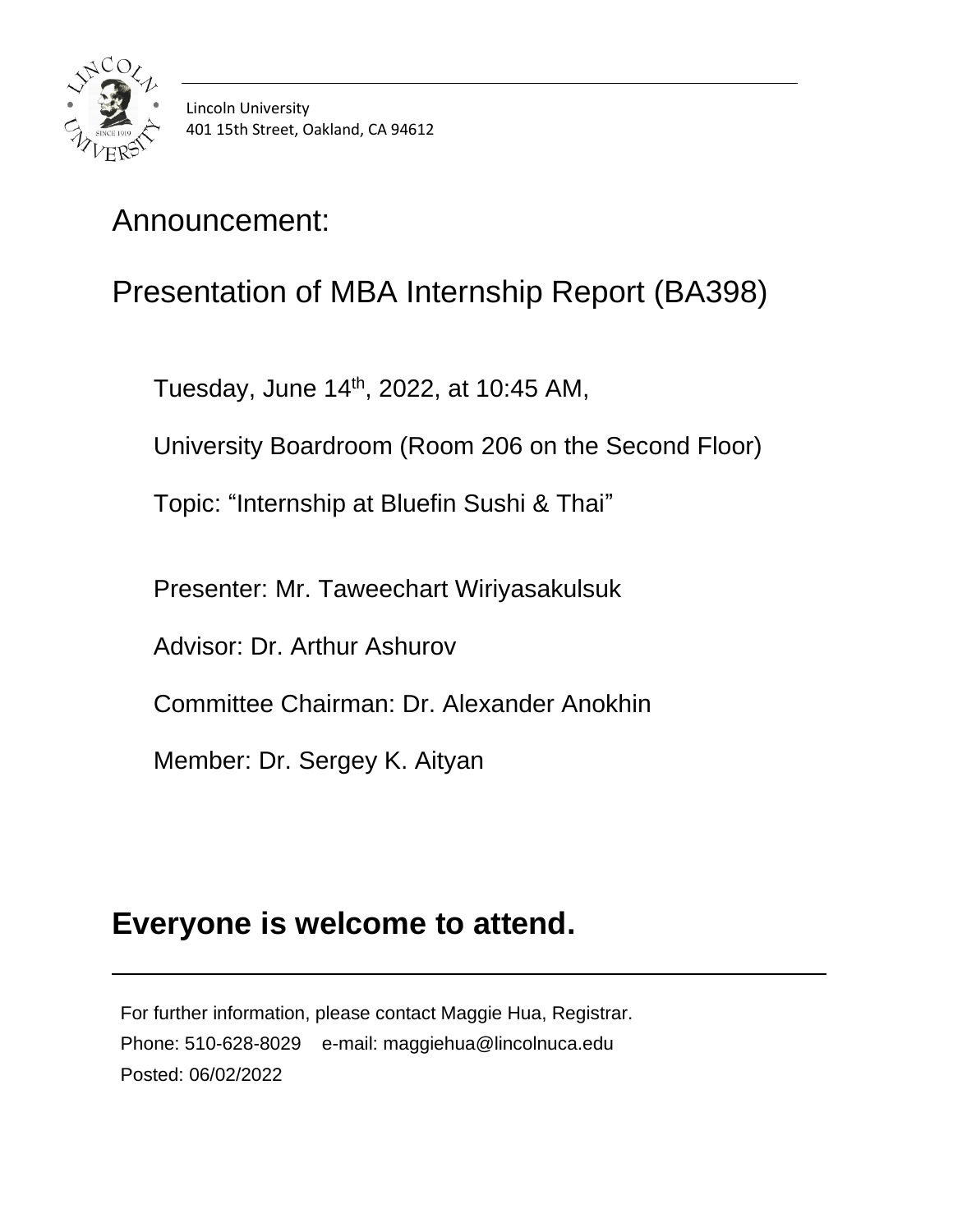

# Presentation of MBA Case Study (BA397)

Monday, June 13<sup>th</sup>, 2022, at 11:30 AM,

University Boardroom (Room 206 on the Second Floor)

 Topic: Analysis of Business Practice at "Balance Thai Massage and Spa"

Presenter: Mr. Sivakorn Somnuek

Advisor: Dr. Arthur Ashurov

Committee Chairman: Prof. Albert Loh

Member: Mr. Uday Ghosh

### **Everyone is welcome to attend.**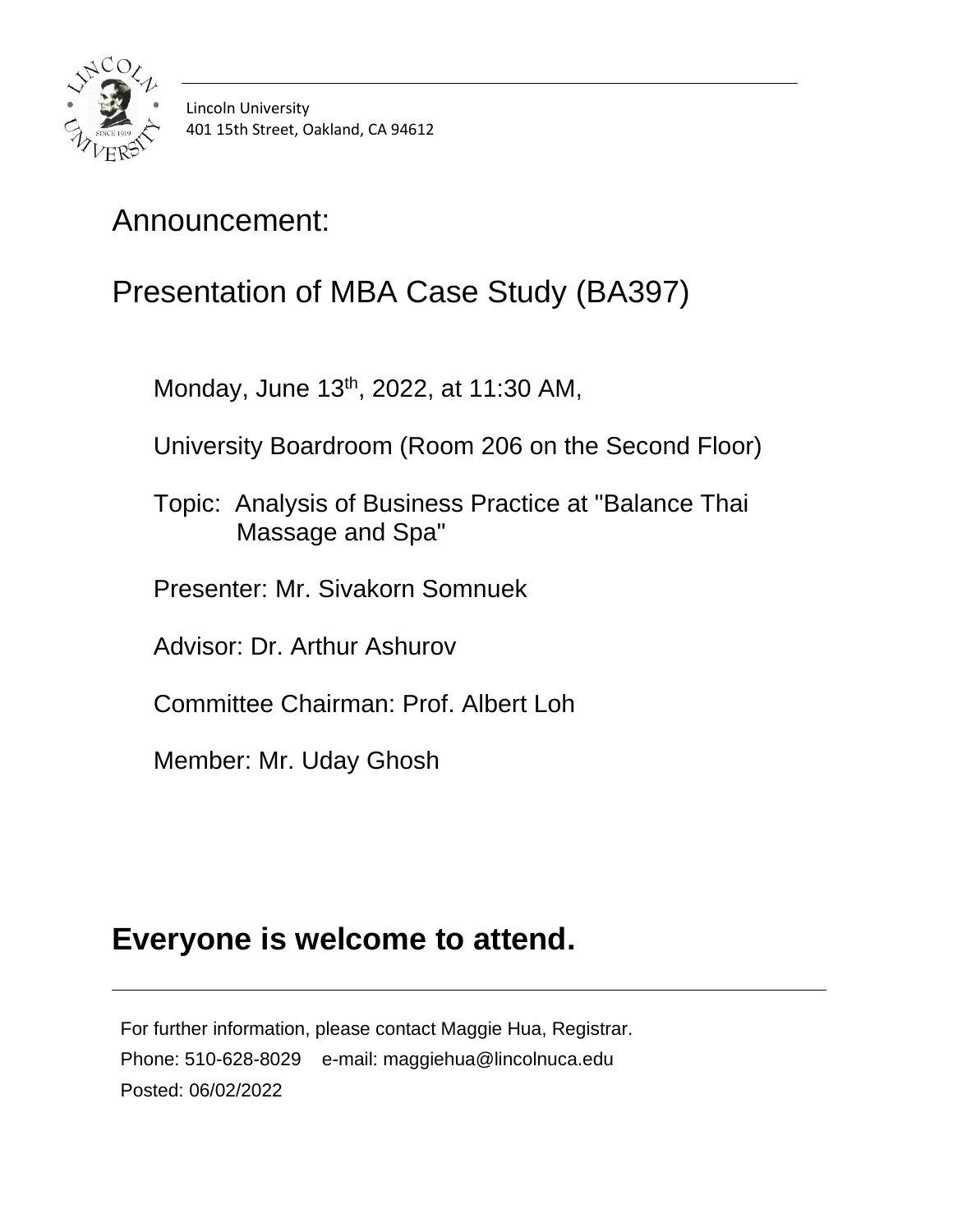

# Presentation of MBA Internship Report (BA398)

Monday, June 13<sup>th</sup>, 2022, at 10:45 AM,

University Boardroom (Room 206 on the Second Floor)

- Topic: "Digital Marketing of Advance English Academy in San Francisco"
- Presenter: Mr. Kasemsak Charoensilp

Advisor: Dr. Arthur Ashurov

Committee Chairman: Prof. Albert Loh

Member: Mr. Uday Ghosh

# **Everyone is welcome to attend.**